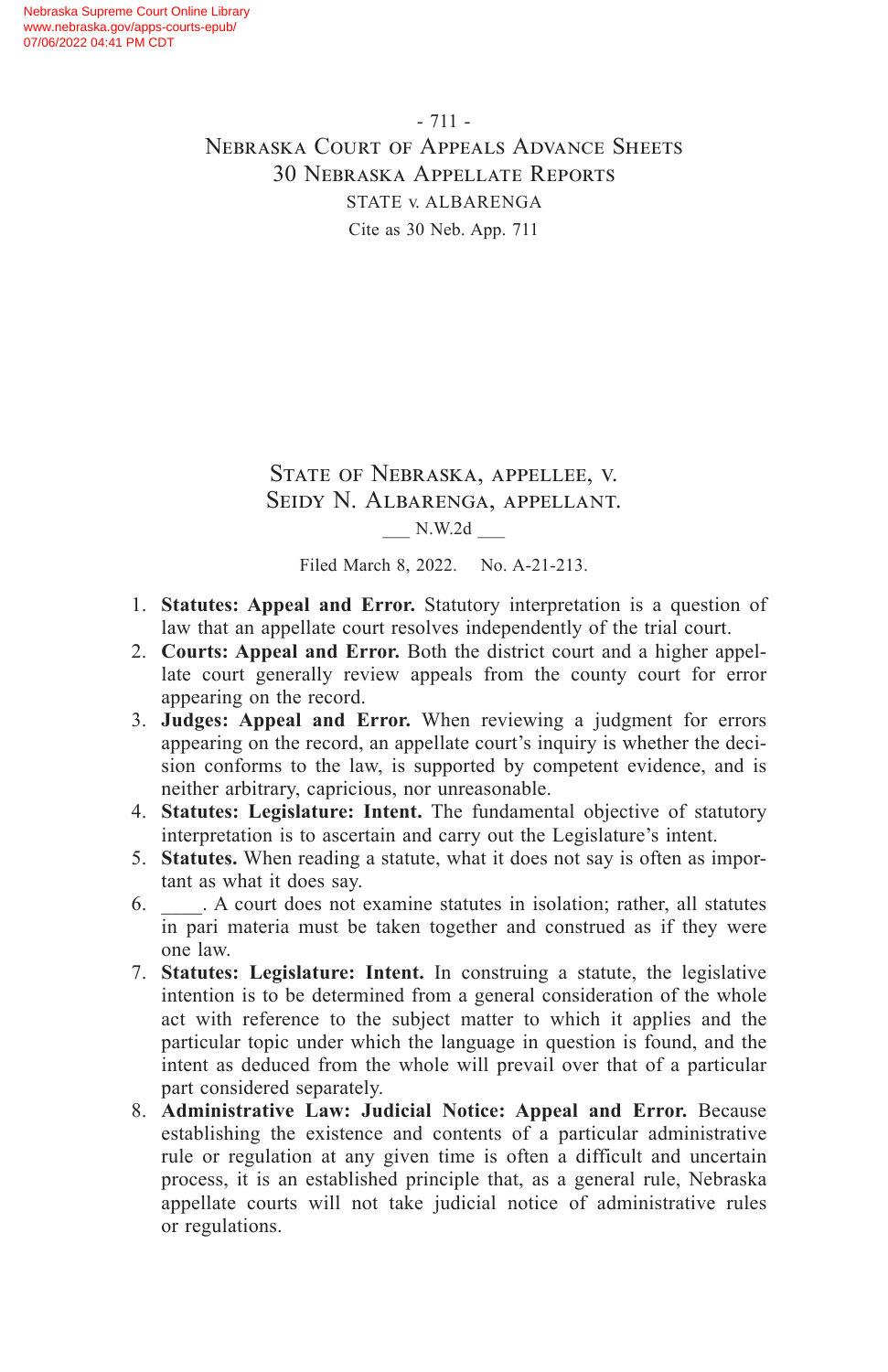- 9.  $\vdots$  : Appellate courts will take judicial notice of general rules and regulations established and published by Nebraska state agencies under authority of law.
- 10. **Administrative Law.** Agency regulations properly adopted and filed with the Secretary of State of Nebraska have the effect of statutory law.
- 11. \_\_\_\_. Regulations bind the agency that promulgated them just as they bind individual citizens, even if the adoption of the regulations was discretionary.
- 12. For purposes of construction, a rule or regulation of an administrative agency is generally treated like a statute.
- 13. **Statutes.** To the extent there is a conflict between two statutes, the specific statute controls over the general statute.

Appeal from the District Court for Lancaster County, ANDREW R. JACOBSEN, Judge, on appeal thereto from the County Court for Lancaster County, JOSEPH E. DALTON, Judge. Judgment of District Court affirmed.

Joe Nigro, Lancaster County Public Defender, and Nathan Sohriakoff for appellant.

Christine A. Loseke, Assistant Lincoln City Prosecutor, for appellee.

PIRTLE, Chief Judge, and MOORE and WELCH, Judges.

PIRTLE, Chief Judge.

### INTRODUCTION

Seidy N. Albarenga appeals from an order of the district court for Lancaster County affirming the county court's decision overruling Albarenga's motion to quash a charge of violating an automatic traffic signal, in violation of Lincoln Mun. Code § 10.12.030 (2017), and her motion to suppress evidence obtained as a result of a traffic stop. For the reasons that follow, we affirm.

### BACKGROUND

The underlying facts of this case are not in dispute. At approximately 3 a.m. on June 28, 2019, an officer of the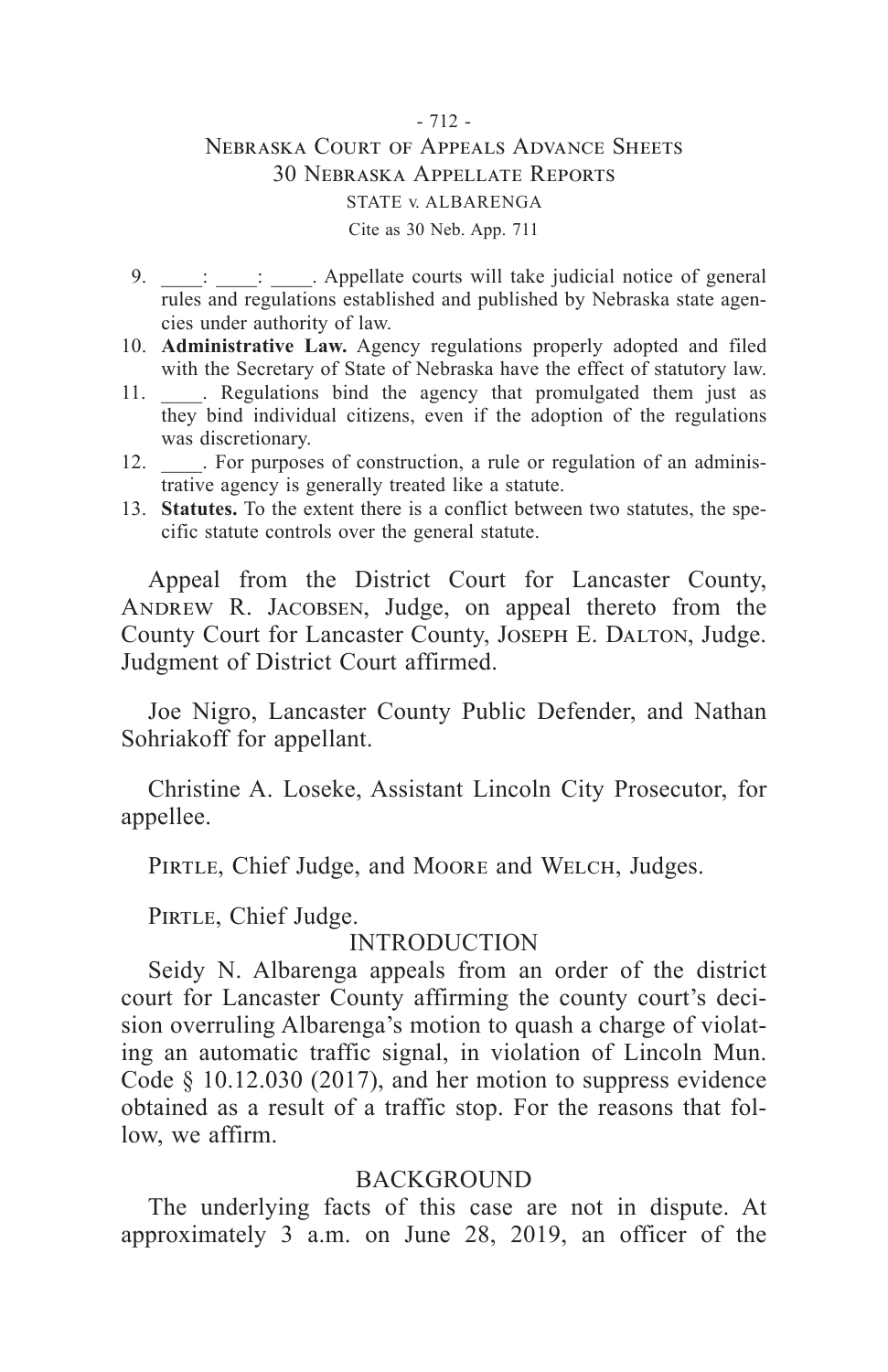Lincoln Police Department observed Albarenga driving eastbound on P Street between 16th and 17th Streets in Lincoln, Nebraska. Albarenga turned northbound on 17th Street, and the officer followed until they both came to a stop in the westernmost lane at the intersection of 17th and Q Streets. At that intersection, 17th Street is a one-way street running north with three lanes and Q Street is a one-way street running west.

Vehicles approaching the intersection on 17th Street face a traffic light with three distinct traffic control devices. The easternmost lane faces a device that displays green, yellow, and red circular indications with a sign directing traffic to proceed straight through only. The middle and westernmost lanes face devices that display green, yellow, and red arrow indications with signs directing traffic to turn left only.

When Albarenga and the officer came to a stop in the westernmost lane, the traffic control device displayed a red arrow indication. After coming to a complete stop, Albarenga turned left without waiting for the red arrow indication to change to green. Shortly thereafter, the officer initiated a traffic stop "[b]ecause [Albarenga] violated the left turn arrow." The officer observed Albarenga to have slurred speech, bloodshot and watery eyes, and an odor of alcohol. Albarenga admitted to consuming alcohol, and field sobriety tests showed signs of impairment. Albarenga was arrested, and a chemical test showed a reading of 0.142 of a gram of alcohol per 210 liters of breath.

On July 3, 2019, a prosecuting attorney for the city of Lincoln filed a criminal complaint against Albarenga in county court, charging her with count 1, driving under the influence, in violation of Lincoln Mun. Code § 10.16.030 (2017), and with count 2, violating an automatic traffic signal, in violation of § 10.12.030. Albarenga entered a plea of not guilty on both counts.

Albarenga filed two pretrial motions: a motion to suppress evidence obtained as a result of the traffic stop and a motion to quash count 2 of the complaint. Both motions revolved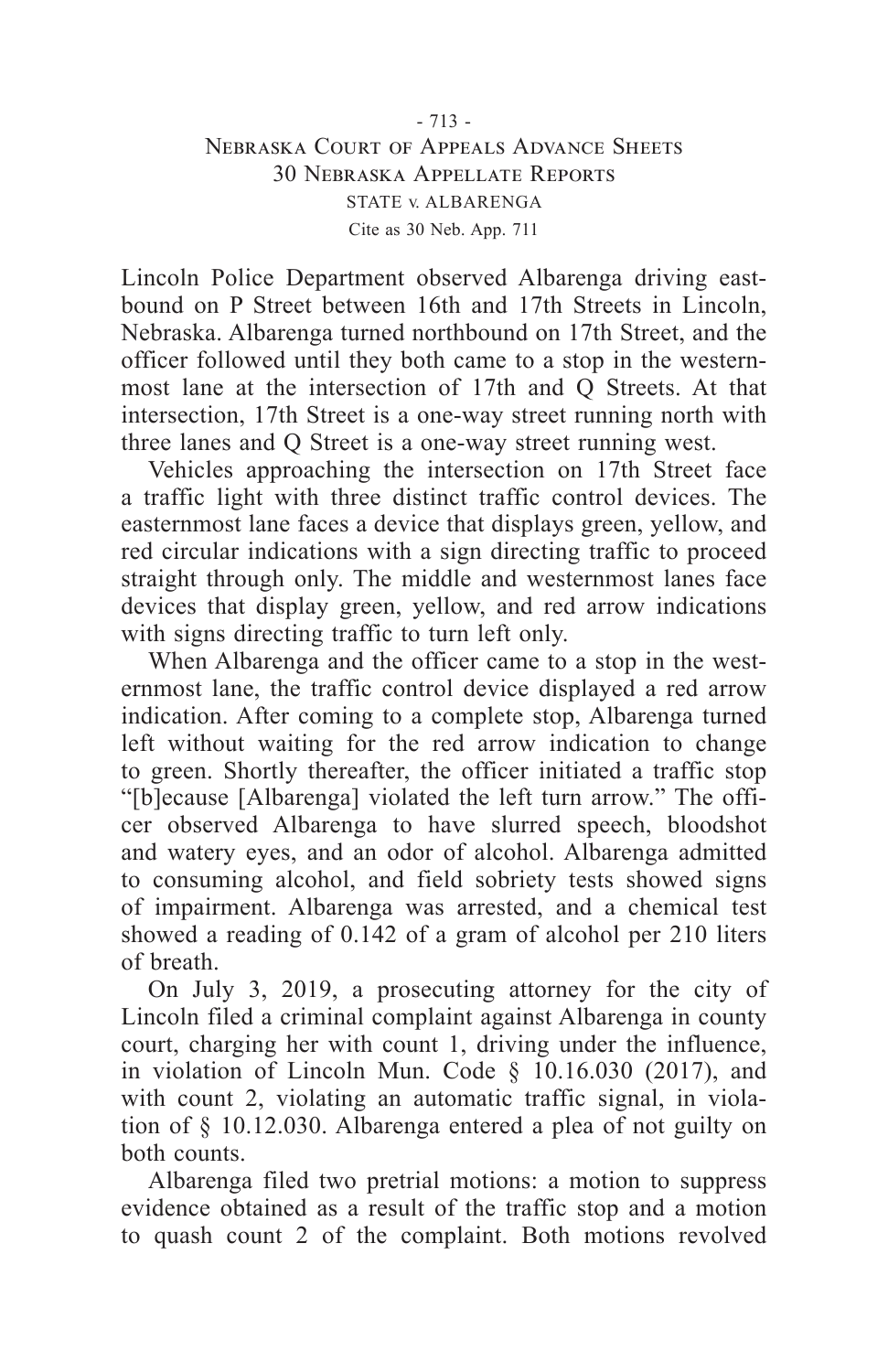around Albarenga's argument that there is a direct conflict between § 10.12.030 and Neb. Rev. Stat § 60-6,123 (Reissue 2021). The county court found no conflict between § 10.12.030 and § 60-6,123 and overruled both the motion to suppress and the motion to quash at respective hearings thereon.

In March 2020, the county court convened for a stipulated bench trial on the criminal complaint. Albarenga renewed her pretrial motions, and the court took the matter under advisement. On April 27, the county court entered an order again finding no conflict between the ordinance and the statute and overruling Albarenga's renewed motions. The court reasoned as follows:

Defense counsel argues that the City Ordinance is in conflict with the State Statute. The Court disagrees. The City Ordinance makes it illegal to turn left when the traffic control device is illuminated with a red arrow. This is exactly the exception to  $\lbrack 8, 60-6, 123(3)(c) \rbrack$  which provides, "Except where a traffic control device is in place prohibiting a turn". The traffic control devices in place at the intersection of 17th and Q streets for Northbound traffic in the furthest left or west two lanes display arrows only. Under the Lincoln Municipal Ordinance, one must stop and remain stopped as long as the arrow is red. . . . The Court finds that there are different traffic signal devices governing stopping, one utilizes a round red light and one which utilizes a red arrow. These two signal devi[c]es have different rules. They are not in conflict with each other.

The court ultimately found Albarenga guilty on both counts of the complaint and issued sentences accordingly.

Albarenga appealed to the district court, assigning that the county court erred in (1) finding no conflict between § 10.12.030 and § 60-6,123, (2) overruling the motion to suppress, and (3) overruling the motion to quash. On February 12, 2021, the district court entered an order affirming the county court's judgment "in all respects." This appeal followed.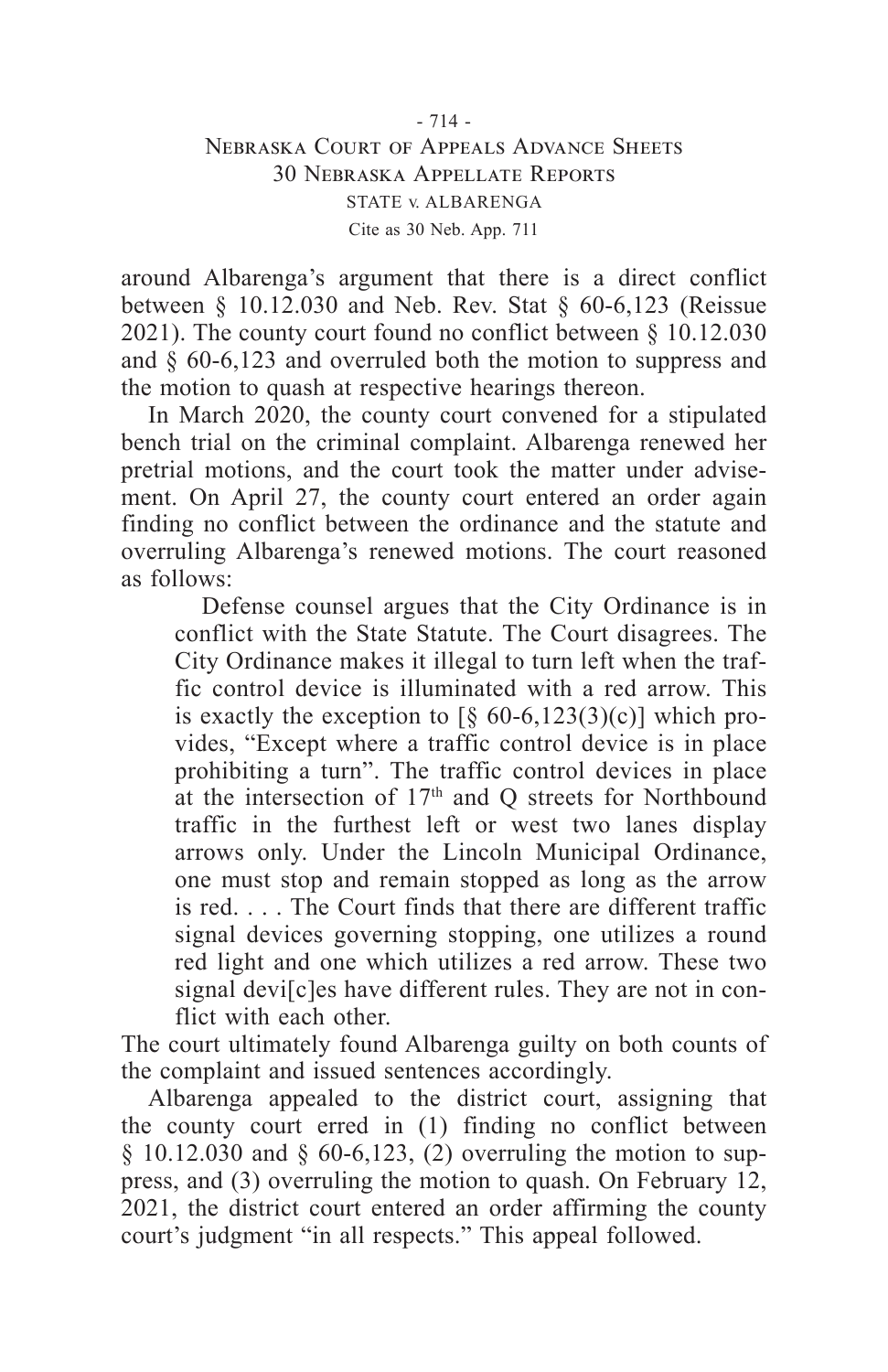#### ASSIGNMENTS OF ERROR

Albarenga assigns, restated, that the district court erred in (1) affirming the county court's finding of no conflict between § 10.12.30 and § 60-6,123, (2) affirming the county court's decision overruling Albarenga's motion to suppress, and (3) affirming the county court's decision overruling Albarenga's motion to quash.

#### STANDARD OF REVIEW

[1] Statutory interpretation is a question of law that an appellate court resolves independently of the trial court. *State v. Thompson*, 294 Neb. 197, 881 N.W.2d 609 (2016).

[2,3] Both the district court and a higher appellate court generally review appeals from the county court for error appearing on the record. *State v. Avey*, 288 Neb. 233, 846 N.W.2d 662 (2014). When reviewing a judgment for errors appearing on the record, an appellate court's inquiry is whether the decision conforms to the law, is supported by competent evidence, and is neither arbitrary, capricious, nor unreasonable. *Id.*

#### ANALYSIS

[4] Albarenga first assigns that the district court erred in affirming the county court's finding of no conflict between § 10.12.030 and § 60-6,123. Statutory interpretation is a question of law that an appellate court resolves independently of the trial court. *State v. Thompson, supra*. The fundamental objective of statutory interpretation is to ascertain and carry out the Legislature's intent. *Id.*

Count 2 of the criminal complaint charged Albarenga with violating § 10.12.030. In pertinent part, § 10.12.030 provides as follows: "RED ARROW: Vehicular traffic facing a lighted steady red arrow shall stop before entering the crosswalk on the near side of the intersection and remain stopped until a green light is displayed, except as otherwise permitted in this title." In addition, Lincoln Mun. Code § 10.14.220 (2017) provides in part as follows: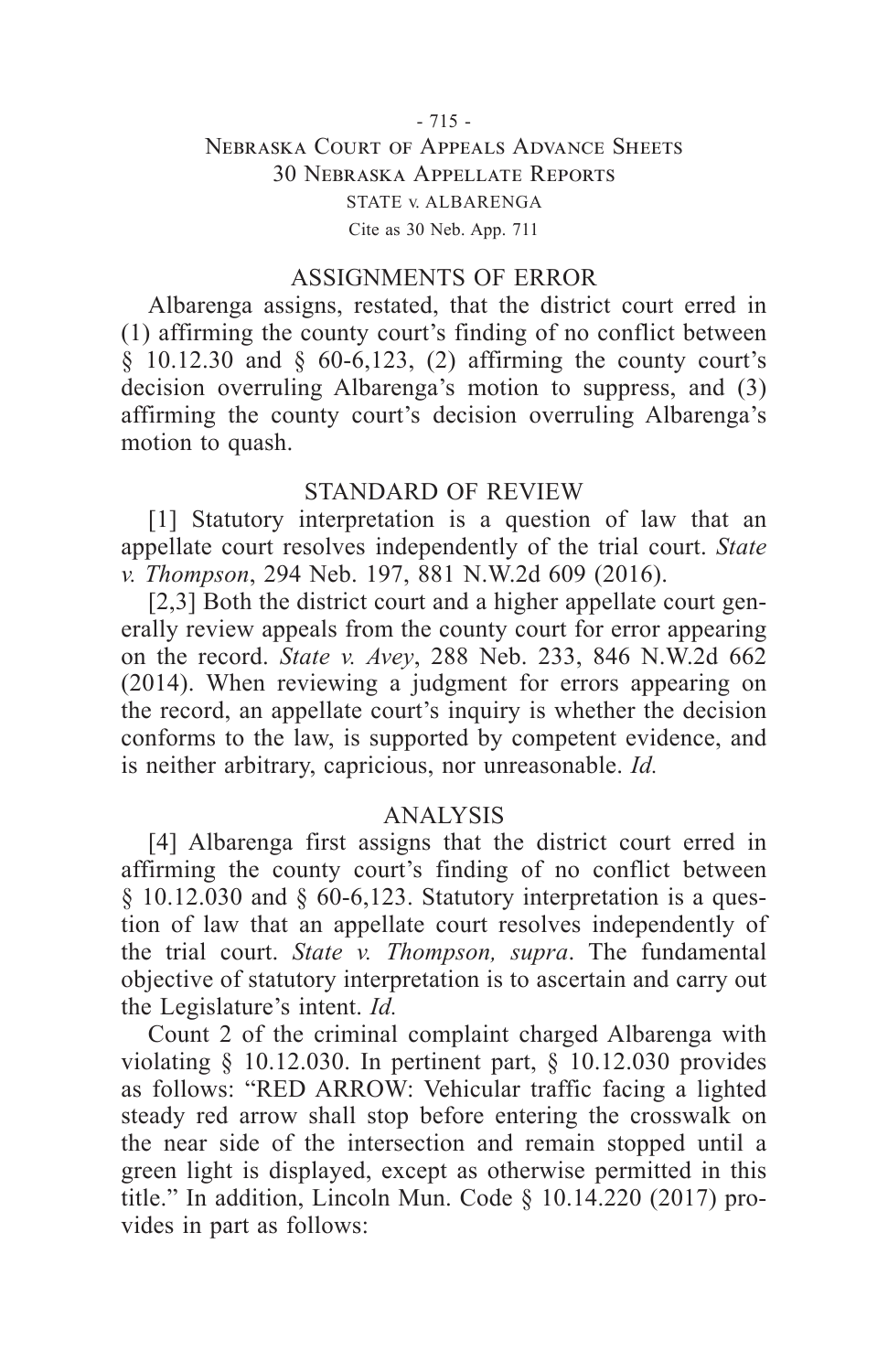Except where a traffic control device is in place prohibiting a turn or a steady red arrow signal indication is displayed, the operator of a vehicle traveling on a oneway street facing a steady circular red signal may, after stopping, cautiously drive such vehicle into the intersection to make a left turn onto another one-way street on which all traffic is moving to said vehicle's left.

There is no dispute that the plain language of §§ 10.12.030 and 10.14.220 prohibits making a left turn on a red arrow indication under the circumstances described therein. Albarenga contends § 10.12.030 conflicts with § 60-6,123 because she interprets § 60-6,123 to permit making a left turn on a red arrow indication under the same circumstances. Section 60-6,123 provides as follows:

Whenever traffic is controlled by traffic control signals exhibiting different colored lights or colored lighted arrows, successively one at a time or in combination, only the colors green, red, and yellow shall be used, except for special pedestrian signals carrying a word legend, number, or symbol, and such lights shall indicate and apply to drivers of vehicles and pedestrians as follows:

(1)(a) Vehicular traffic facing a circular green indication may proceed straight through or turn right or left unless a sign at such place prohibits either such turn, but vehicular traffic, including vehicles turning right or left, shall yield the right-of-way to other vehicles and to pedestrians lawfully within the intersection or an adjacent crosswalk at the time such indication is exhibited;

(b) Vehicular traffic facing a green arrow indication shown alone or in combination with another indication, may cautiously enter the intersection only to make the movement indicated by such arrow or such other movement as is permitted by other indications shown at the same time, and such vehicular traffic shall yield the right-of-way to pedestrians lawfully within an adjacent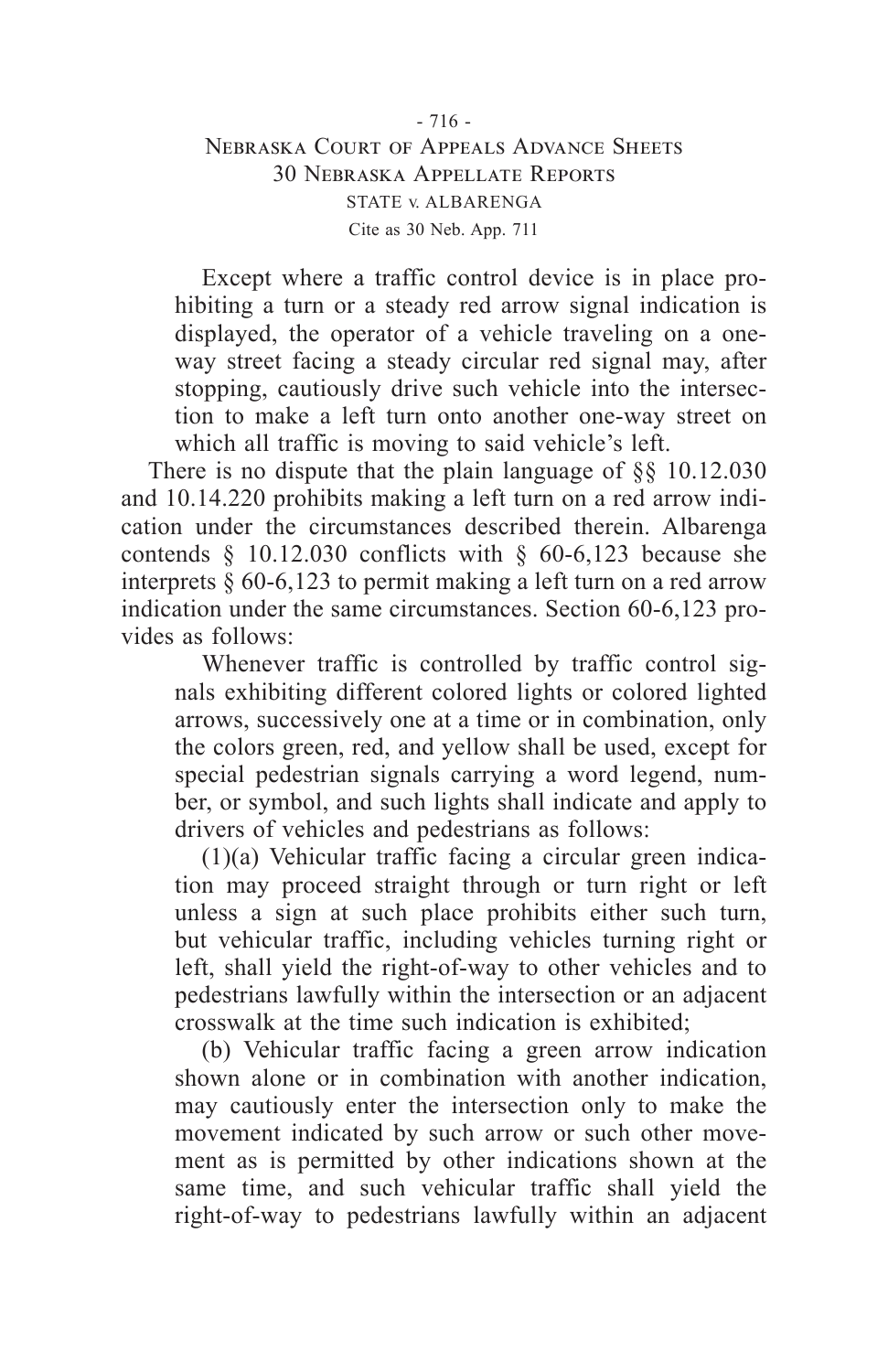. . . .

crosswalk and to other traffic lawfully using the intersection; and

(3)(a) Vehicular traffic facing a steady red indication alone shall stop at a clearly marked stop line or shall stop, if there is no such line, before entering the crosswalk on the near side of the intersection or, if there is no crosswalk, before entering the intersection. The traffic shall remain standing until an indication to proceed is shown except as provided in subdivisions  $(3)(b)$  and  $(3)(c)$  of this section;

(b) Except where a traffic control device is in place prohibiting a turn, vehicular traffic facing a steady red indication may cautiously enter the intersection to make a right turn after stopping as required by subdivision (3)(a) of this section. Such vehicular traffic shall yield the right-of-way to pedestrians lawfully within an adjacent crosswalk and to other traffic lawfully using the intersection;

(c) Except where a traffic control device is in place prohibiting a turn, vehicular traffic facing a steady red indication at the intersection of two one-way streets may cautiously enter the intersection to make a left turn after stopping as required by subdivision  $(3)(a)$  of this section. Such vehicular traffic shall yield the right-of-way to pedestrians lawfully within an adjacent crosswalk and to other traffic lawfully using the intersection[.]

The central dispute on appeal, as it was before the county and district courts, is the proper interpretation of  $\S 60-6,123(3)(c)$ above. For clarity's sake, we divide  $\S$  60-6,123(3)(c) into two distinct clauses. The second clause contains the general rule that vehicular traffic facing a "steady red indication" may, after stopping, turn left at an intersection of two one-way streets. The first clause contains an exception to the general rule, prohibiting such a turn when there is "a traffic control device" to that effect.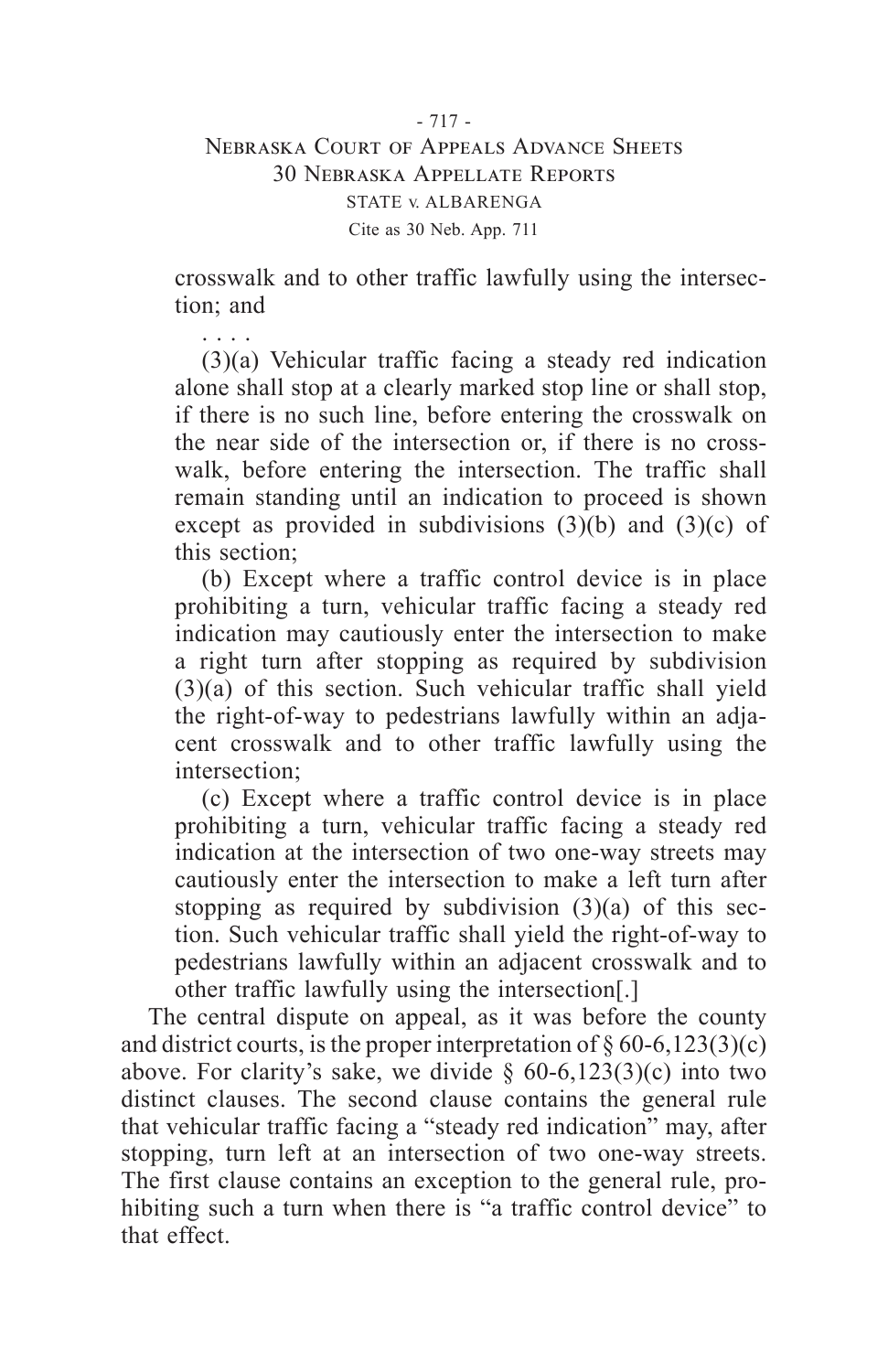The county court found, and the district court agreed, that a red arrow indication constitutes "'a traffic control device . . . prohibiting a turn[,]'" such that the exception in the first clause was dispositive. Albarenga, on the other hand, argues that the term "steady red indication" refers generally to both circular and arrow indications such that the general rule applies equally to both. Thus, Albarenga contends, the interpretation adopted by the county and district courts results in the exception swallowing the rule, because it erroneously equates a steady red indication with a traffic control device prohibiting a turn. In other words, Albarenga advocates for a single rule which permits making a left turn under the circumstances described in § 60-6,123, regardless of whether the steady red indication is an arrow or a circle.

[5] We begin by acknowledging the logic of Albarenga's argument. Section 60-6,123 as a whole demonstrates the Legislature's awareness of both circular and arrow indications. The introductory clause refers to both "colored lights" and "colored lighted arrows." Section 60-6,123(1)(a) refers to "a circular green indication," and  $\S$  60-6,123(1)(b) refers to "a green arrow indication." Yet, subsections  $(3)(a)$  and  $(3)(c)$  of § 60-6,123 refer generally to "a steady red indication" without distinguishing between red arrow and red circular indications. "When reading a statute, what it *does not say* is often as important as what it *does say*." *Robinson v. Houston*, 298 Neb. 746, 751, 905 N.W.2d 636, 640 (2018) (emphasis in original). Thus, we agree with Albarenga that  $\S$  60-6,123, when read in isolation, suggests that the term "steady red indication" refers generally to both red arrow and red circular indications. However, our analysis does not end there.

[6,7] We do not examine statutes in isolation; rather, all statutes in pari materia must be taken together and construed as if they were one law. See *State v. Jedlicka*, 305 Neb. 52, 938 N.W.2d 854 (2020). In construing a statute, the legislative intention is to be determined from a general consideration of the whole act with reference to the subject matter to which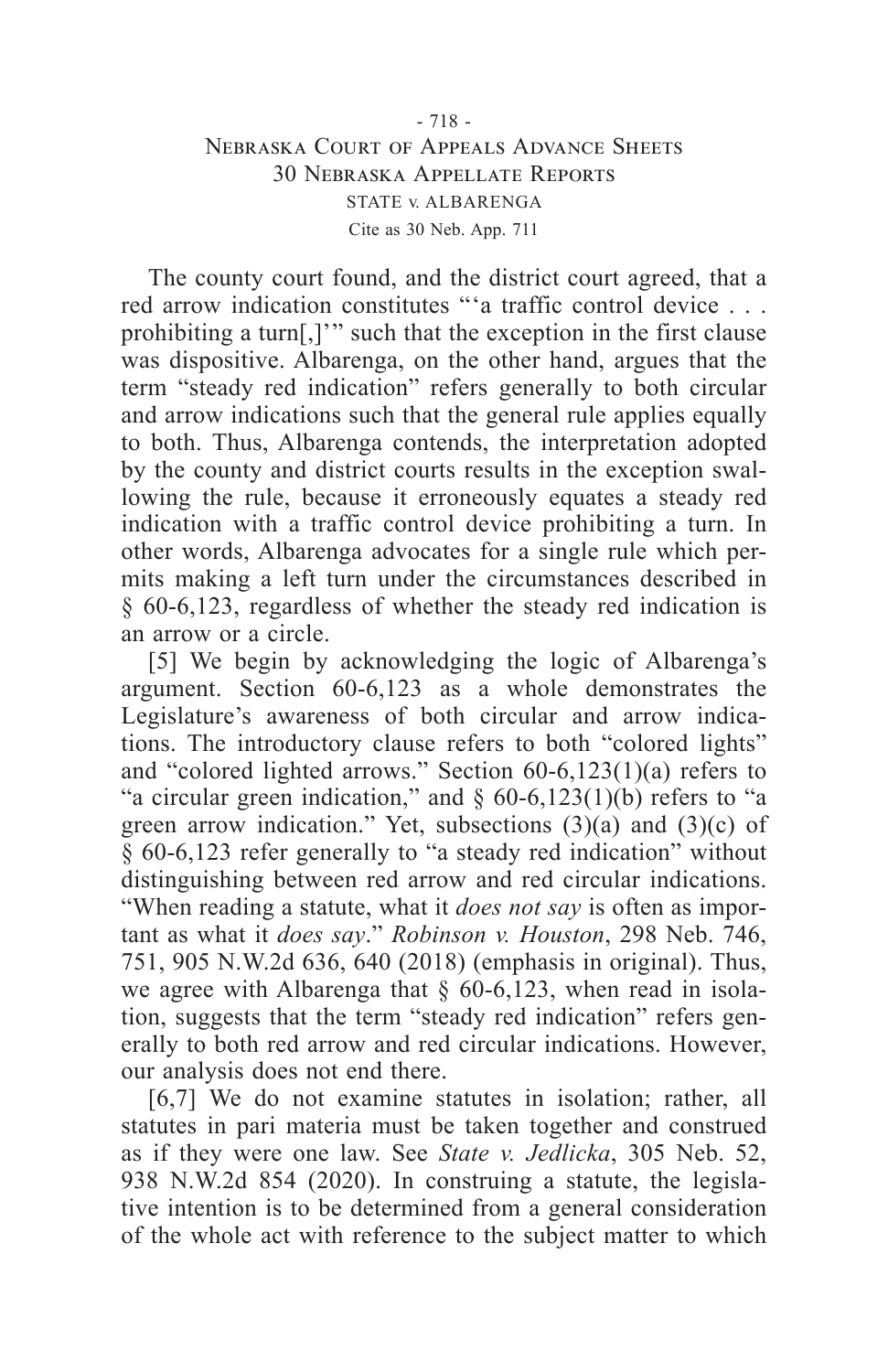it applies and the particular topic under which the language in question is found, and the intent as deduced from the whole will prevail over that of a particular part considered separately. *Id.*

Section 60-6,123 is just one section of the Nebraska Rules of the Road. See Neb. Rev. Stat. §§ 60-601 to 60-6,383 (Reissue 2021). Section 60-602 declares, in pertinent part, that the Legislature's purpose in enacting the rules was to "make more uniform highway traffic laws between states[,] increase the efficiency of streets and highways by the application of uniform traffic control devices<sup>[11]</sup>, and] assist law enforcement by encouraging voluntary compliance with law through uniform rules." Moreover, § 60-604 provides that "[t]he Nebraska Rules of the Road shall be so interpreted and construed as to effectuate their general purpose to make uniform the laws relating to motor vehicles." In furtherance of uniformity, § 60-6,118 provides as follows:

Consistent with the provisions of the Nebraska Rules of the Road, the Department of Transportation may adopt and promulgate rules and regulations adopting and implementing a manual providing a uniform system of traffic control devices on all highways within this state which, together with any supplements adopted by the department, shall be known as the Manual on Uniform Traffic Control Devices.

Pursuant to § 60-6,118, Nebraska's Department of Transportation (NDOT) has adopted the Manual on Uniform Traffic Control Devices (2009) (Manual), see 411 Neb. Admin. Code, ch. 1, § 001 (2019), which is filed with the Secretary of State of Nebraska.

[8] However, the NDOT regulation adopting the Manual was not offered into evidence or judicially noticed by the county court. Thus, neither the regulation nor the Manual itself appear in the appellate record. Because establishing the existence and contents of a particular administrative rule or regulation at any given time is often a difficult and uncertain process, it is an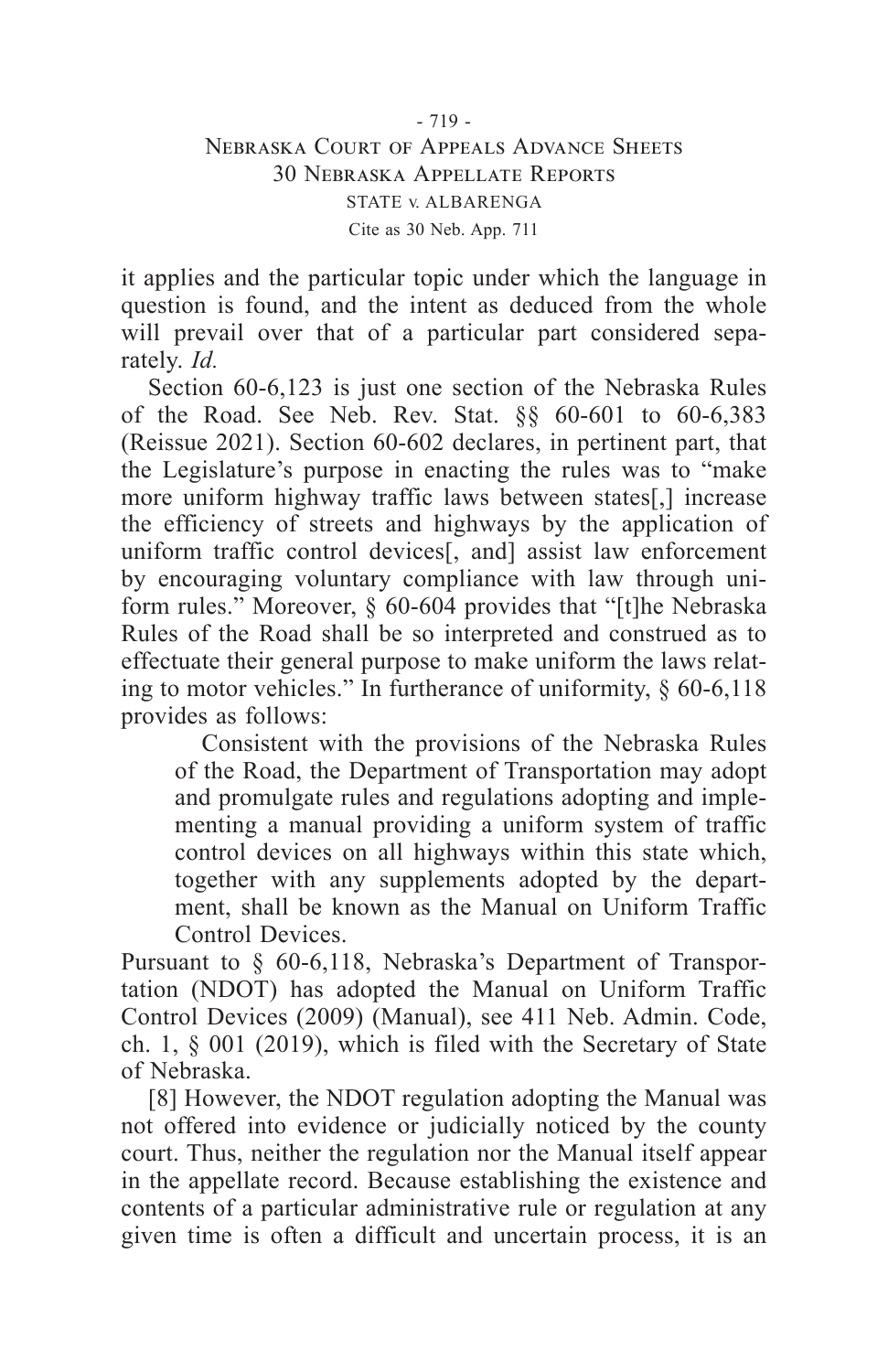established principle that, as a general rule, Nebraska appellate courts will not take judicial notice of administrative rules or regulations. See, *Central Platte NRD v. State of Wyoming*, 245 Neb. 439, 513 N.W.2d 847 (1994); *Dairyland Power Co-op v. State Bd. of Equal.*, 238 Neb. 696, 472 N.W.2d 363 (1991); *Donahoo v. Nebraska Liquor Control Comm.*, 229 Neb. 197, 426 N.W.2d 250 (1988).

[9] On the other hand, the Nebraska Supreme Court has held that appellate courts will take judicial notice of general rules and regulations established and published by Nebraska state agencies under authority of law. *City of Lincoln v. Central Platte NRD*, 263 Neb. 141, 638 N.W.2d 839 (2002). We find that the Manual constitutes a general rule or regulation established and published by NDOT under authority of law. Thus, we take judicial notice of the Manual to the extent it is relevant to our analysis of the purported conflict between § 10.12.030 and § 60-6,123.

As it pertains to this appeal, the Manual provides as follows:

C. Steady red signal indications shall have the following meanings:

1. Vehicular traffic facing a steady CIRCULAR RED signal indication, unless entering the intersection to make another movement permitted by another signal indication, shall stop . . . and shall remain stopped until a signal indication to proceed is displayed, or as provided below.

Except when a traffic control device is in place prohibiting a turn on red or a steady RED ARROW signal indication is displayed, vehicular traffic facing a steady CIRCULAR RED signal indication is permitted to enter the intersection to turn right, or to turn left from a oneway street into a one-way street, after stopping. . . .

2. Vehicular traffic facing a steady RED ARROW signal indication shall not enter the intersection to make the movement indicated by the arrow and, unless entering the intersection to make another movement permitted by another signal indication, shall stop . . . and shall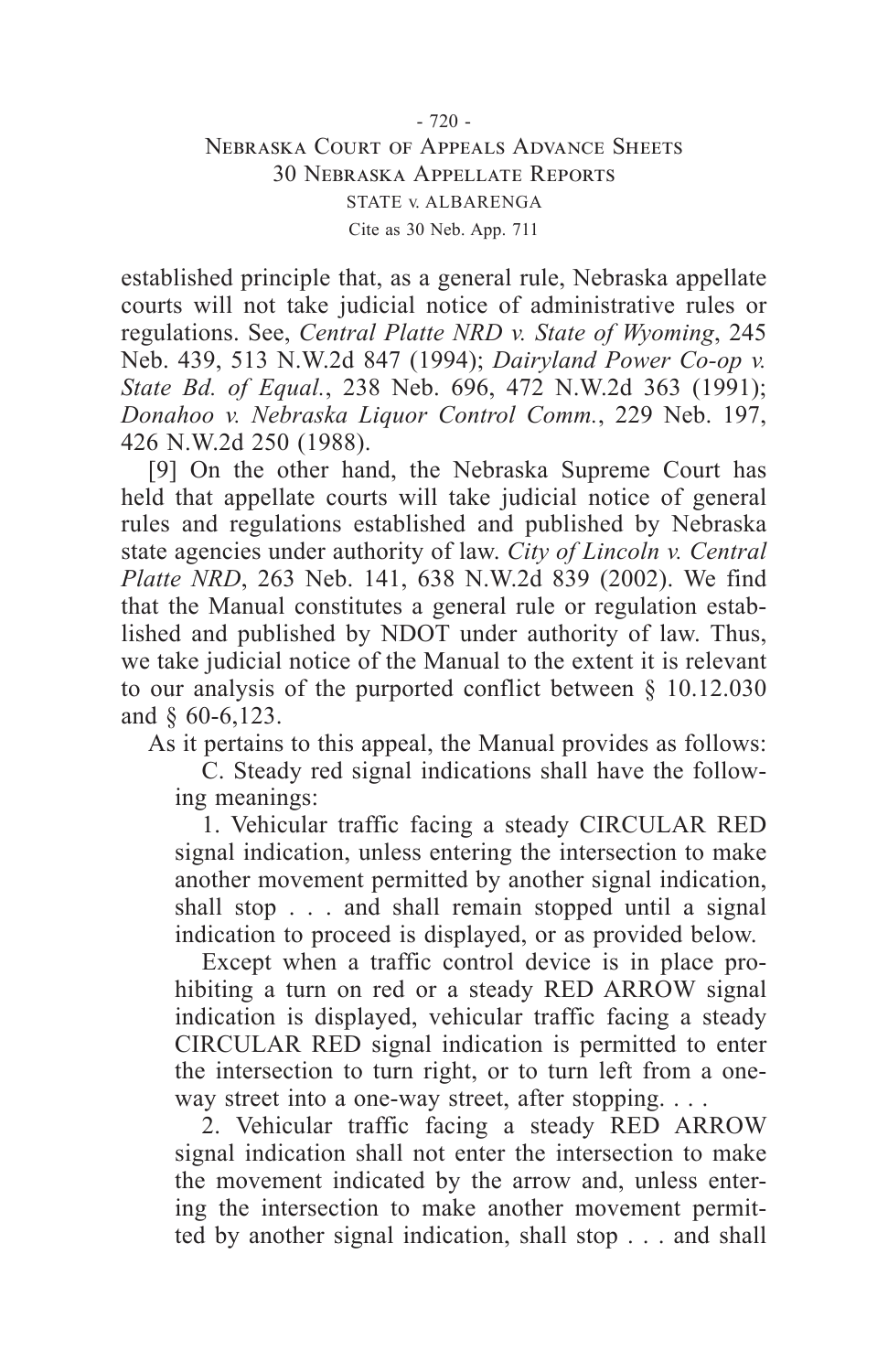remain stopped until a signal indication or other traffic control device permitting the movement indicated by such RED ARROW is displayed.

When a traffic control device is in place permitting a turn on a steady RED ARROW indication, vehicular traffic facing a steady RED ARROW signal indication is permitted to enter the intersection to make the movement indicated by the arrow signal indication, after stopping.

§ 4D.04, ¶ 3, items C.1 & C.2. The Manual further provides that "[e]xcept as described in Item C.2 in Paragraph 3 of Section 4D.04, turning on a steady RED ARROW signal indication shall not be permitted."  $\S$  4D.05,  $\P$  3, item D. The plain language of the Manual makes clear that a red arrow indication is intended to prohibit the movement indicated by the arrow unless there is "a traffic control device . . . in place permitting a turn on a steady RED ARROW signal indication." § 4D.04, ¶ 3, item C.2.

[10-13] As previously noted, the Manual was adopted by NDOT pursuant to  $\S$  60-6,118 and codified at 411 Neb. Admin. Code, ch. 1, § 001 (2019). Agency regulations properly adopted and filed with the Secretary of State of Nebraska have the effect of statutory law. *Melanie M. v. Winterer*, 290 Neb. 764, 862 N.W.2d 76 (2015). Such regulations bind the agency that promulgated them just as they bind individual citizens, even if the adoption of the regulations was discretionary. *Id.* For purposes of construction, a rule or regulation of an administrative agency is generally treated like a statute. *Id.* To the extent there is a conflict between two statutes, the specific statute controls over the general statute. *Davio v. Nebraska Dept. of Health & Human Servs.*, 280 Neb. 263, 786 N.W.2d 655 (2010).

We observe that the Manual is more specific than  $\S$  60-6,123 with regard to red arrow indications such that, to the extent § 60-6,123 conflicts with the Manual, the Manual is the controlling law. Construing the Nebraska Rules of the Road together as one law, we determine the Legislature intended red arrow indications to have the meaning and effect described